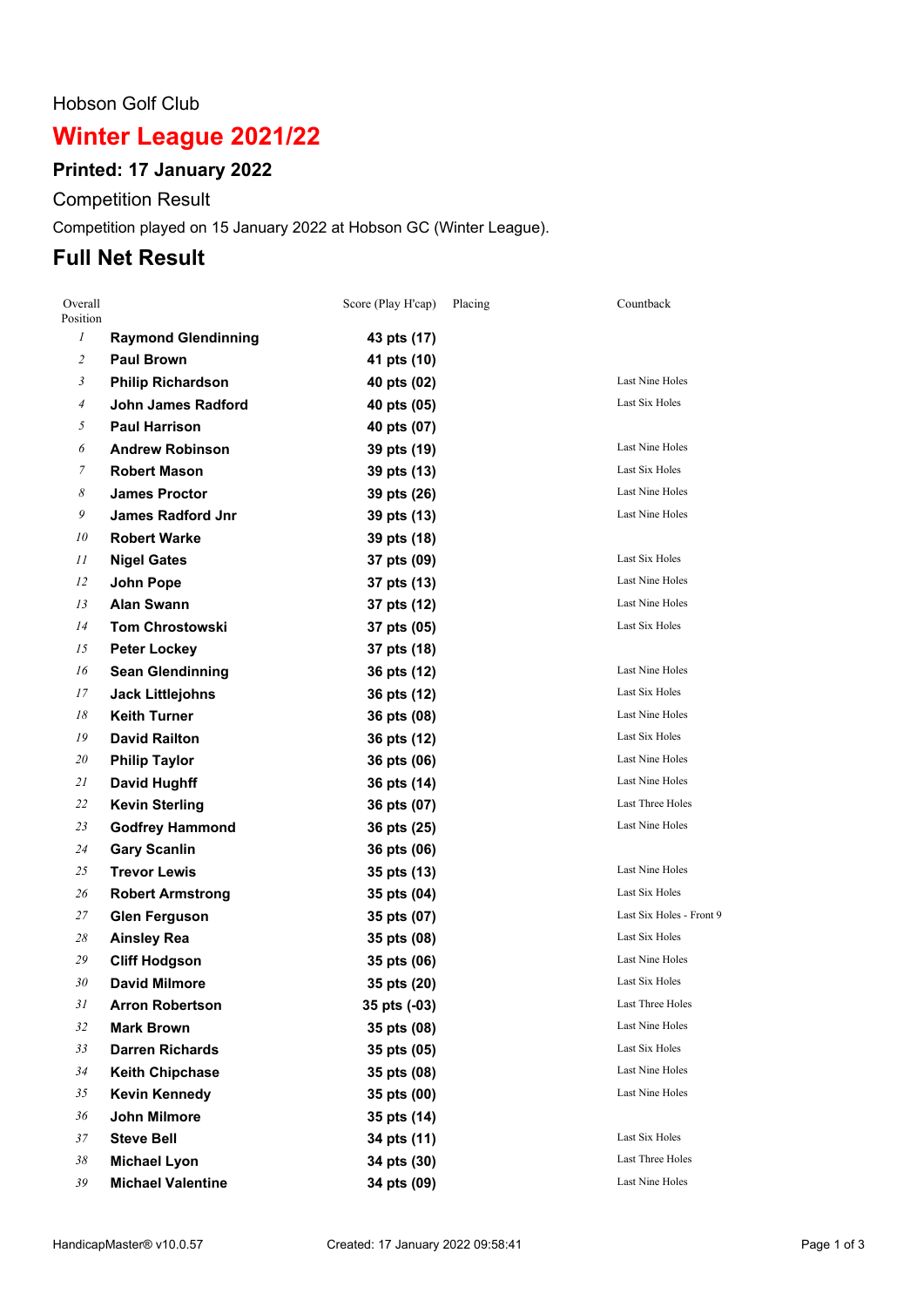| 40 | <b>Steven Guy</b>            | 34 pts (03) | Last Six Holes           |
|----|------------------------------|-------------|--------------------------|
| 41 | <b>Lee Evans</b>             | 34 pts (01) | Last Hole                |
| 42 | <b>Vere Hindson</b>          | 34 pts (09) | Last Nine Holes          |
| 43 | <b>Robert Thompson</b>       | 34 pts (15) | <b>Last Nine Holes</b>   |
| 44 | <b>Michael Walters</b>       | 34 pts (20) |                          |
| 45 | <b>David Grant</b>           | 33 pts (14) | <b>Last Nine Holes</b>   |
| 46 | <b>Aubrey Scott</b>          | 33 pts (16) | Last Nine Holes          |
| 47 | <b>Danny Meek</b>            | 33 pts (08) | <b>Last Nine Holes</b>   |
| 48 | John Clasper                 | 33 pts (12) | Last Nine Holes          |
| 49 | <b>Ivor Burridge</b>         | 33 pts (15) | Last Six Holes           |
| 50 | <b>David Howe</b>            | 33 pts (13) |                          |
| 51 | <b>Aaron Copeland</b>        | 32 pts (13) | Last Nine Holes          |
| 52 | <b>Thomas Turner</b>         | 32 pts (11) | <b>Last Nine Holes</b>   |
| 53 | <b>Charlie Gibbs</b>         | 32 pts (12) | <b>Last Three Holes</b>  |
| 54 | <b>Victor McGinley</b>       | 32 pts (17) | <b>Last Nine Holes</b>   |
| 55 | <b>Jack Hodgson</b>          | 32 pts (12) | Last Six Holes           |
| 56 | <b>William Johnson</b>       | 32 pts (03) | Last Nine Holes          |
| 57 | <b>Hugh MacDonald</b>        | 32 pts (01) | Last Three Holes         |
| 58 | <b>George Freeman</b>        | 32 pts (14) |                          |
| 59 | <b>Bryan Topham</b>          | 31 pts (18) | Last Six Holes           |
| 60 | <b>Paul Atkinson</b>         | 31 pts (18) | Last Six Holes           |
| 61 | <b>Trevor Luke</b>           | 31 pts (14) | Last Three Holes         |
| 62 | <b>William Delaney</b>       | 31 pts (10) | Last Nine Holes          |
| 63 | <b>Carl Hunter</b>           | 31 pts (02) | <b>Last Nine Holes</b>   |
| 64 | Jon Longstaff                | 31 pts (14) | Last Three Holes         |
| 65 | <b>Eddie McDonald</b>        | 31 pts (13) | Last Six Holes           |
| 66 | <b>Richard Bell</b>          | 31 pts (08) | Last Six Holes - Front 9 |
| 67 | John Thompson                | 31 pts (08) | <b>Last Nine Holes</b>   |
| 68 | <b>Chris Ayre</b>            | 31 pts (06) | Last Six Holes           |
| 69 | <b>Charlie Whitley</b>       | 31 pts (09) |                          |
| 70 | <b>Ken Reed</b>              | 30 pts (20) | Last Nine Holes          |
| 71 | <b>David Coulson</b>         | 30 pts (08) | Last Three Holes         |
| 72 | <b>Alan Dunn</b>             | 30 pts (19) | Last Six Holes           |
| 73 | <b>Anthony Johnson</b>       | 30 pts (14) | Last Nine Holes          |
| 74 | <b>Michael Hoy</b>           | 30 pts (06) |                          |
| 75 | Dale Stanger                 | 29 pts (13) | Last Nine Holes          |
| 76 | <b>Graeme Cameron</b>        | 29 pts (11) | <b>Last Nine Holes</b>   |
| 77 | <b>Jeff Cairns</b>           | 29 pts (09) | Last Nine Holes          |
| 78 | <b>Stewart Sutherland</b>    | 29 pts (09) |                          |
| 79 | <b>Trevor McCartney</b>      | 28 pts (10) | Last Nine Holes          |
| 80 | <b>Christopher Henderson</b> | 28 pts (15) | Last Six Holes           |
| 81 | <b>Graham May</b>            | 28 pts (05) |                          |
| 82 | <b>Nigel Thompson</b>        | 27 pts (14) | Last Six Holes           |
| 83 | John Bestford                | 27 pts (14) | Last Nine Holes          |
| 84 | <b>Douglas McDougal</b>      | 27 pts (14) | Last Nine Holes          |
| 85 | <b>James Newton</b>          | 27 pts (14) | Last Nine Holes          |
| 86 | <b>Winston Henderson</b>     | 27 pts (28) |                          |
| 87 | <b>Steve Laidlaw</b>         | 26 pts (15) | Last Nine Holes          |
| 88 | lan Stewart                  | 26 pts (10) | Last Hole                |
| 89 | <b>Brian Perryman</b>        | 26 pts (13) | Last Nine Holes          |
|    |                              |             |                          |